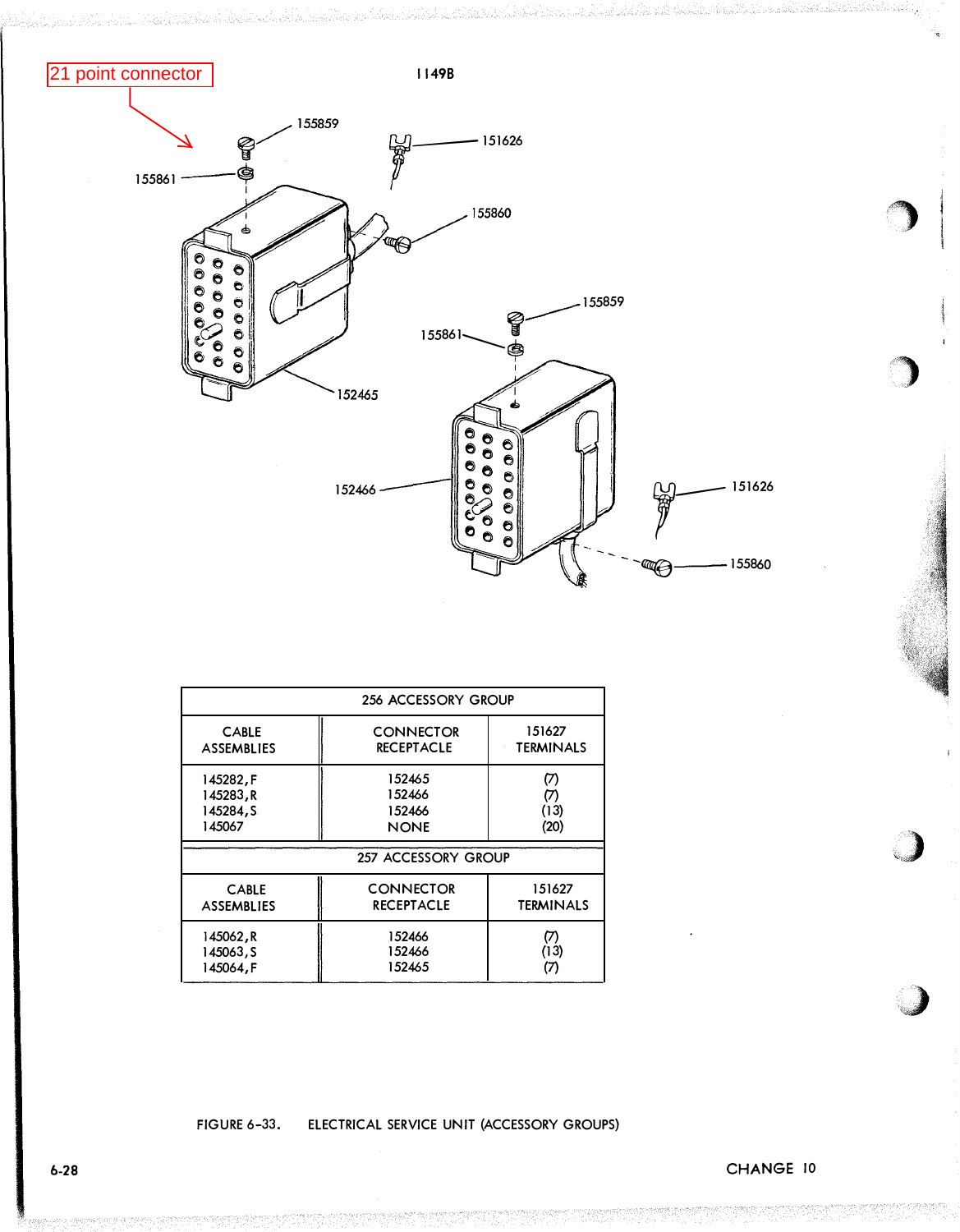158279 150040 **Comme** 2191  $\overline{\phantom{a}}$ ⊘ 7002 Ô, 90789 ඏ 151427



## FIGURE 6-23. VARIABLE FEATURES FOR ELECTRICAL SERVICE UNIT

| 107398<br>о<br>82474     |                     | 161526                   | 152465 -                                                                                                                |
|--------------------------|---------------------|--------------------------|-------------------------------------------------------------------------------------------------------------------------|
| 151626                   | <b>UNIT</b><br>CODE | <b>CABLE</b><br>ASSEMBLY | WIRING DIAGRAMS<br>(ACTUAL)                                                                                             |
|                          | LESU <sub>5</sub>   | 152750                   | 2886WD, 2868WD, 2854WD, 2860WD<br>2852WD, 2850WD, 2898WD                                                                |
| 152466                   | LESU6               | 152997                   | 2870WD                                                                                                                  |
| 155860                   | LESU7               | 153473                   | 2874WD, 2878WD, 2892WD, 2888WD,<br>2890WD, 2902WD, 2914WD, 2906WD,<br>2916WD, 2924WD, 2932WD, 3068WD,<br>3200WD, 3434WD |
| 155859                   | LESU8               | 153473                   | 2912WD, 2926WD                                                                                                          |
| 155861<br>D <sub>E</sub> | LESU17              | 155569                   | 3210WD, 2929WD                                                                                                          |
|                          | LESU26              | 162461                   | 3634WD                                                                                                                  |
|                          | LESU31              | 162835                   | 3540WD                                                                                                                  |
| 153493                   | LESU41              | 164192                   | 3712WD                                                                                                                  |
|                          | LESU42              | 163316                   | 3716WD                                                                                                                  |
|                          | LESU45              | 164238                   | 3760WD                                                                                                                  |
|                          | LESU46              | 164239                   | 3768WD                                                                                                                  |
|                          | LESU67              | 176681                   | 4342WD                                                                                                                  |

CABLE ASSEMBLY CHART **FIGURE 6-24.** 

CHANGE II